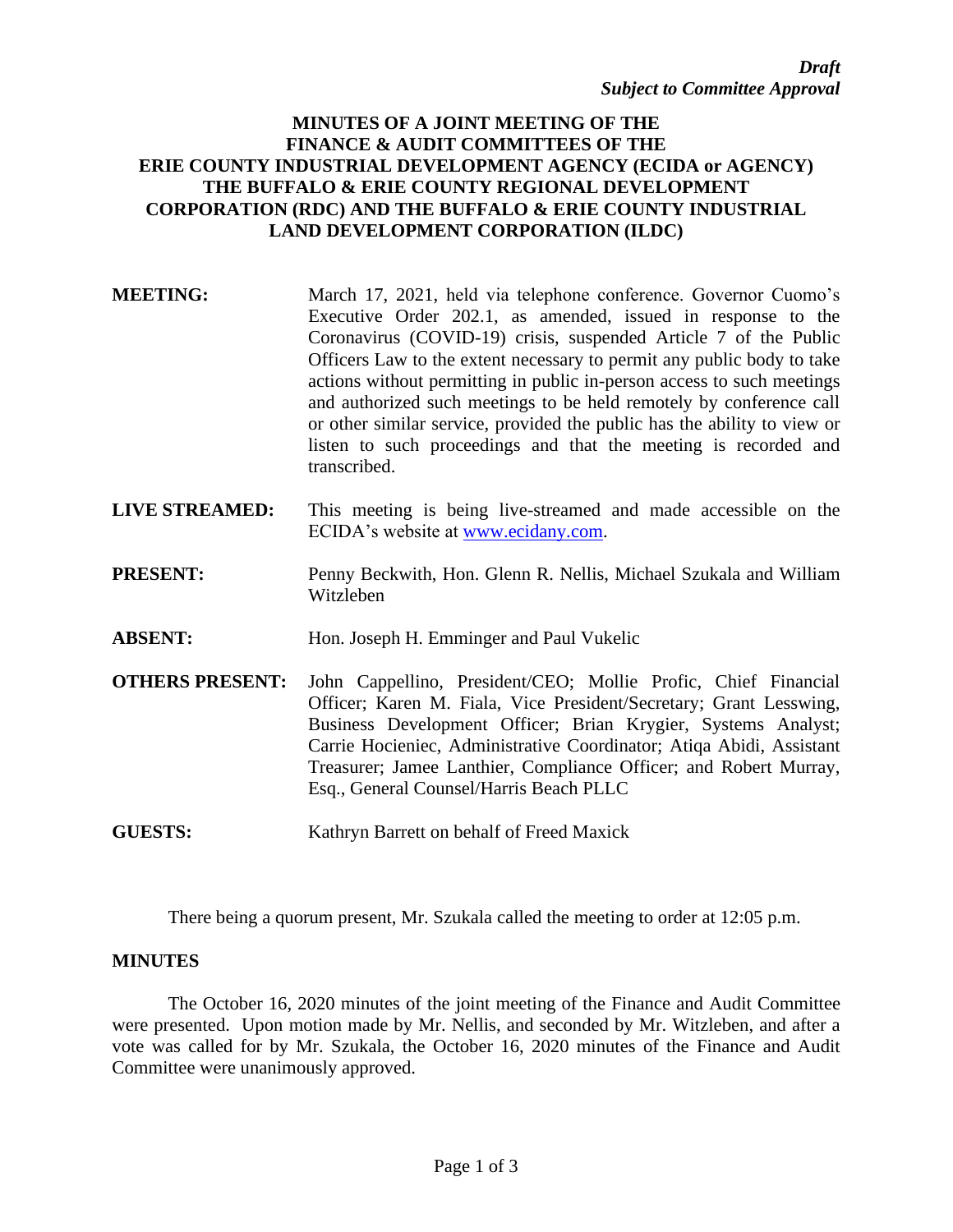### **DRAFT 2020 ECIDA/RDC/ILDC AUDITED FINANCIAL STATEMENTS**

Ms. Barrett from Freed Maxick, auditors for the ECIDA/RDC/ILDC, reviewed the drafts of the ECIDA/RDC/ILDC 2020 Audited Financial Statements. Ms. Barrett confirmed no significant issues arising from the audits were discussed with or were the subject of correspondence with management. Ms. Barrett then reviewed ECIDA financial highlights, the ECIDA restricted cash accounts, and reviewed the various notes to the financial statements, and concluded that in Freed Maxick's opinion, the financial statements for the ECIDA present fairly, in all material aspects, the financial position of the ECIDA in accordance with accounting principles generally accepted in the United States of America. Ms. Barrett also stated that no internal control issues or problems were identified.

Next, Ms. Barrett then reviewed the RDC financial highlights, and concluded that in Freed Maxick's opinion, the financial statements for the RDC present fairly, in all material aspects, the financial position of the RDC in accordance with accounting principles generally accepted in the United States of America.

Last, Ms. Barrett reviewed the ILDC financial highlights, and concluded that in Freed Maxick's opinion, the financial statements for the ILDC present fairly, in all material aspects, the financial position of the ILDC in accordance with accounting principles generally accepted in the United States of America.

Upon motion made by Ms. Beckwith and seconded by Mr. Nellis, a motion was made to forward the ECIDA/RDC/ILDC 2020 Audited Financial Statements to the Board for approval. Mr. Szukala called for the vote and the motion was unanimously approved.

#### **2020 PAAA ANNUAL REPORT**

Ms. Profic reviewed the report. Upon motion made by Ms. Beckwith and seconded by Mr. Witzleben, a motion was made to forward the 2020 PAAA Annual Report to the Board for approval. Mr. Szukala called for the vote and the motion was unanimously approved.

#### **2020 INVESTMENT REPORTS**

Ms. Profic reviewed the report. Upon motion made by Mr. Witzleben and seconded by Mr. Nellis, a motion was made to forward the 2020 Investment Reports to the Board for approval. Mr. Szukala called for the vote and the motion was unanimously approved.

# **RE-ADOPTION OF ECIDA/RDC/ILDC POLICIES**

Ms. Profic reviewed the following ECIDA/RDC/ILDC policies for re-adoption: